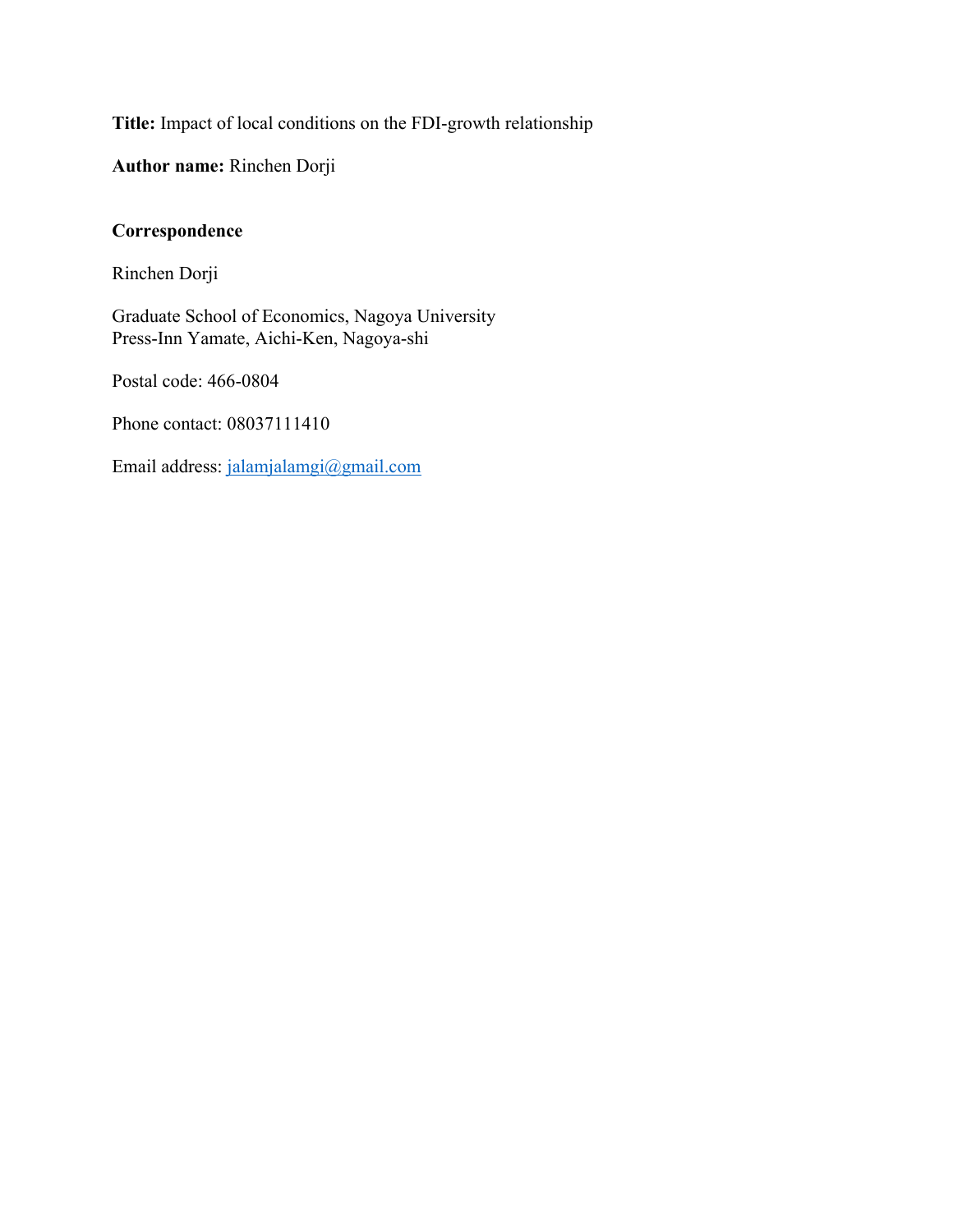## **Impact of local market conditions on the FDI-growth relationship**

#### **Abstract**

*Empirical puzzle regarding FDI-growth relationship has recently been explained in terms of host country's absorptive capacities. Countries with good absorptive capacity tend to harness benefits while others experience negative impacts from FDI. Nonetheless, extant literature fails to identify a variable that measures local market conditions comprehensively, which may have biased their estimates in explaining the growth productivity of foreign capitals. This paper, therefore, uses two variables (level of domestic investment and productive capacity) as a measure of local conditions, and examine if they affect the relationship between growth and FDI inflows using panel data approaches. It is unveiled that the positive effects of FDI diminishes with every increase in local market conditions. This may be interpreted as crowding-out effect or weak impact of FDIs on growth in strong and competitive domestic markets. We propose that national leaders must carefully assess MNC's impact on the local economy before making any decisions regarding FDI and related policies.* 

*Keywords:* economic growth, foreign investment, domestic investment, fixed effects, developing countries.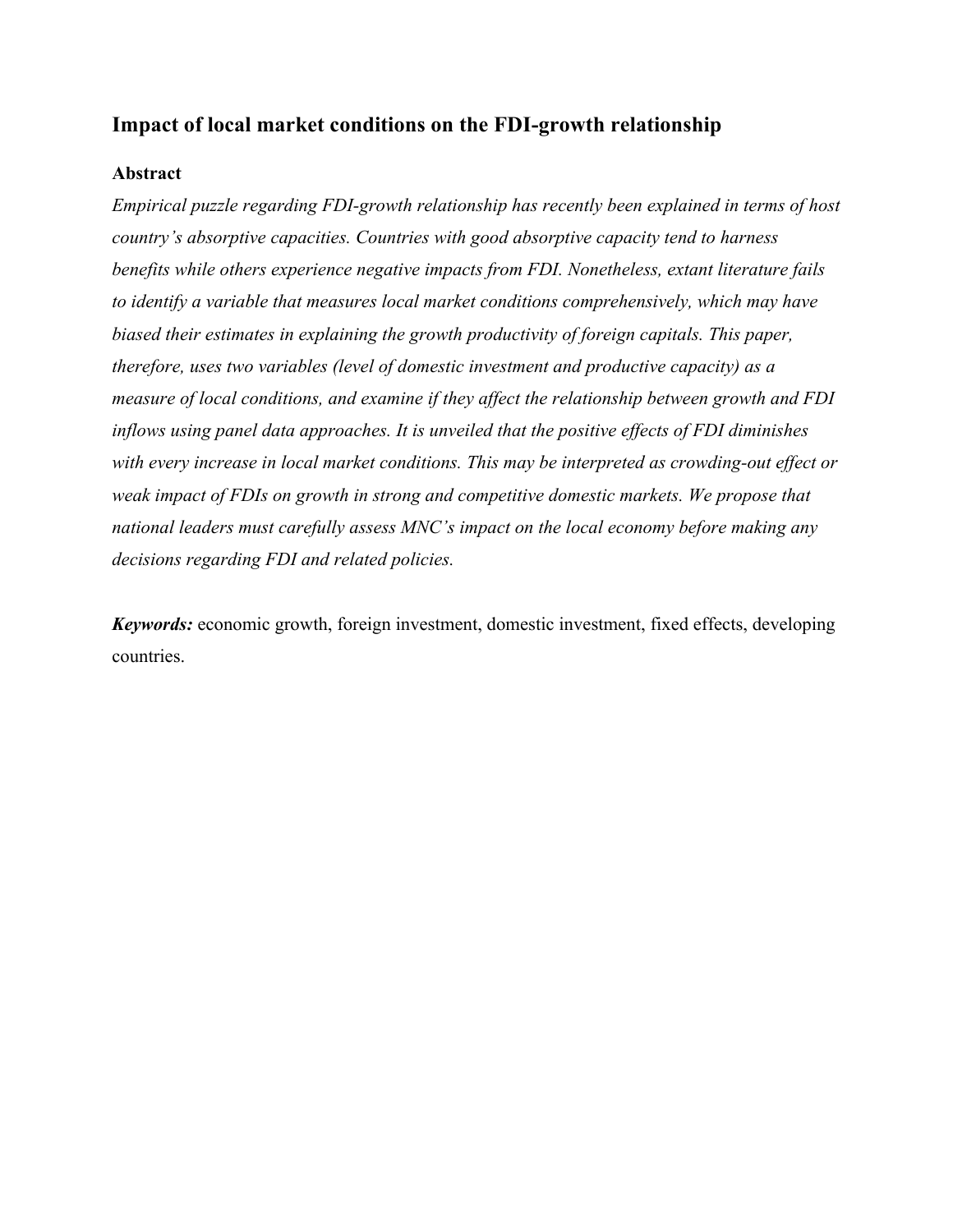#### **1. Introduction**

The influx of foreign capital into developing countries is believed to bring in not only advanced technologies, knowledge, and managerial skills but also cause spillover effects. These spillover effects can be either positive or negative, largely depending on the home market's absorptive capacity; that is its ability to take advantage of foreign capital. Empirical evidence reports that countries will grow with foreign investment if they can maintain a higher level of human capital, advanced physical infrastructures and financial services, liberal trade policies, and stable macroeconomic conditions. For instance, Borensztein et al. (1998) find foreign direct investment (FDI) to impact growth positively but the magnitude of which depends on the stock of human capital available in the host economy, suggesting that FDIs are growth productive only with the interaction with human capital. Similar recognition of human capital in the FDI-growth relationship has also been offered by Su and Liu (2016) where they discovered human capital as a facilitator for technology transfer. These findings imply that countries performing poorly in terms of human capital will not be able to reap benefits from FDI. Similarly, researchers accord equal importance to infrastructural facilities, financial systems, and legal institutions in the host countries for FDI productivity. Alfaro et al. (2002) claim that emerging economies must maintain a minimum level of financial development to leverage technology diffusion. In specific terms, they estimate an annual growth rate of 0.6 percent higher for the countries with better financial markets.

Empirical evidence thus far measures absorptive capacity of host economies in terms of specific conditions such as stock of human capital, level of financial sector development, access to quality infrastructures, macroeconomic variables, policy instruments among others in the local market. For instance, while explaining the importance of local conditions, Borensztein et al. (1998) defined local conditions by the level of human capital stock in the host countries. Although other impacts are appropriately controlled in their models, the coefficient of interaction term "FDI-human capital" does not fully capture the intended interaction effect of local conditions. This results in underestimation of the interaction effect. The same issue persists in the studies that use one or few specific variables to define local conditions. This paper therefore, reinvestigates the impact of local market conditions in the host economies to explain the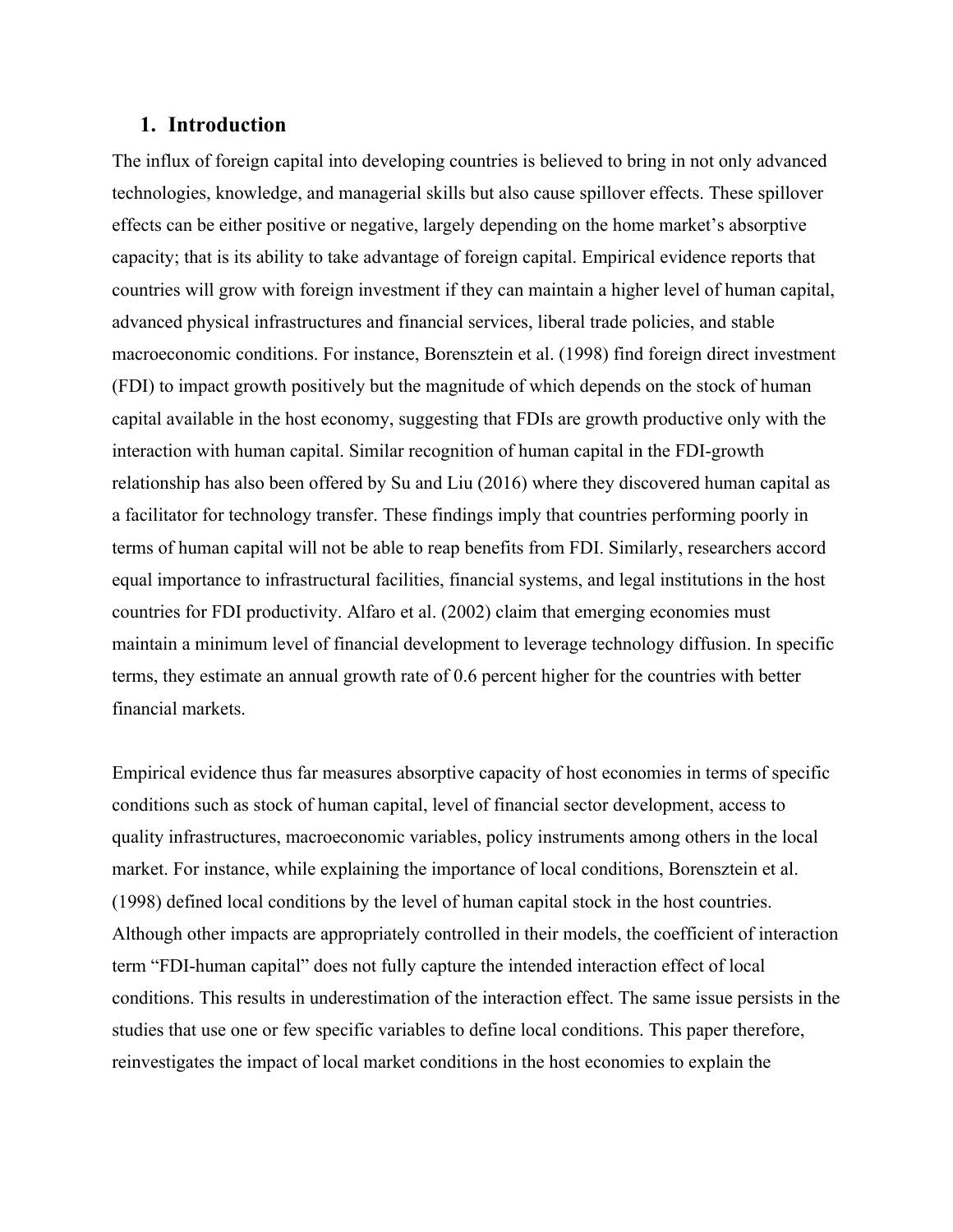relationship between FDI and economic growth by redefining local conditions by a more holistic variable.

Theoretically, countries that can offer adequate favorable business and economic conditions generally will have a large and persistent domestic investment. In other words, high level of domestic investment can mean that an economy is attractive with low business risks and abundant opportunities. Another interpretation can be such that in countries where there exist large domestic investments, there will be better infrastructures, institutions, health and education, market systems among others, altogether defining a highly competitive/efficient market economy. Thus, level of domestic investments in the host economies can be regarded as a true indicator of local market conditions. Similarly, UNCTAD publishes data on productive capacities of 193 economies. Productive capacity, in their definition measures a country's ability to produce goods and services and grow over time.

Therefore, this paper considers domestic investments and productive capacity of host countries as better indicators of overall local conditions and examines how it influences the relationship between FDI and growth in developing countries. While growth theories posit foreign investments as a source of capital, the ultimate reality is not always that simple. In the words of Agosin and Machado (2005), the growth effect of FDI is not always the same, varying from country to country, depending on domestic policy, the kind of FDI the country receives, and the strength of domestic enterprises.

In fact, literature is not silent on the significance of domestic investment on economic growth. Alfaro et al. (2002) use domestic investment as a regressor in the growth regression along with various other variables. Marc Lautier & Francois Moreaub (2012) evaluates relationship between domestic and foreign investments for a panel of 68 countries in which domestic investment is found to serve as a catalyst for FDI attraction. Our study deviates from the existing ones by examining impact of domestic investments on growth but via its moderation effect. By doing so, we investigate the impact of domestic conditions and foreign investments on growth independently and by their interaction. In specific terms, this study examines if the level of domestic investments/productive capacity of host countries influence the growth productivity of foreign capital. Based on the data of 102 countries for the period 1996–2020, we find growth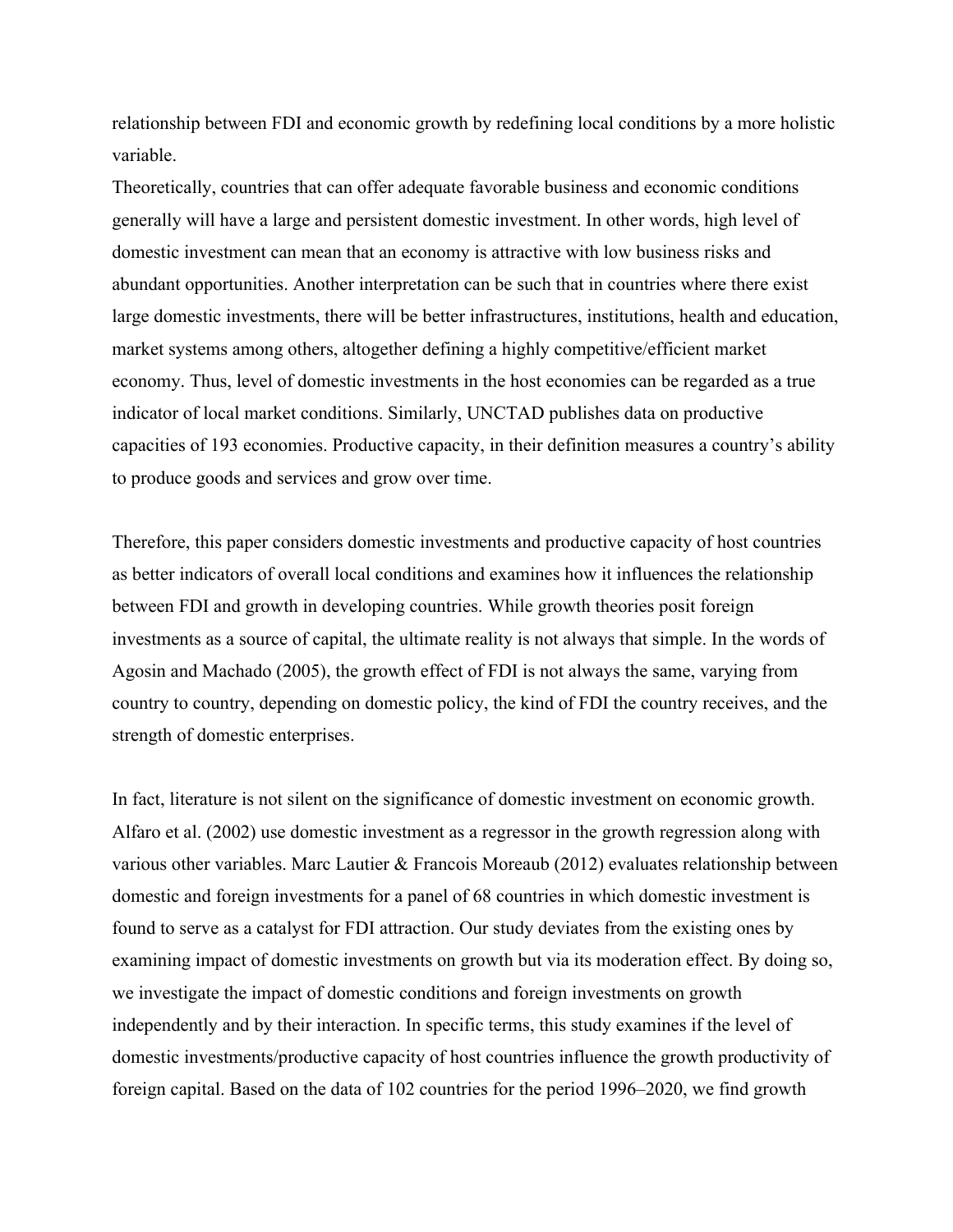productivity of FDIs in developing countries to decrease with every increase in domestic conditions. It implies – foreign capital inflows either displaces local enterprises or its impact becomes negligible as local economy develops.

The next section offers a brief description of the data used for the study followed by the presentation of methodology in section III. Section IV contains a detailed presentation of the results obtained from several econometric approaches. Finally, section V presents a brief conclusion along with a discussion.

#### **2. Data**

This study is based on a dataset consisting of a cross-section of underdeveloped and developing countries for the period 1996–2020. According to the World Bank database, there are 137 countries in the list of low-income, lower-middle, and upper-middle-income categories. However, data on some of these countries are limited because of which only 102 countries have been included in this study. In short, the choice of countries is primarily based on data availability. Information on the FDI flows suggests that developing and underdeveloped countries received an increasing amount of foreign investments only from the later part of the 20<sup>th</sup> century, especially after 1990s. Therefore, the period before 1990s has been excluded. There are several sources of data. Information on GDP per-capita, net FDI inflows, gross fixed capital formation, inflation, broad money supply, trade, real exchange rate and gross school enrollment ratios are extracted from the World Development Indicators, DataBank (2021). Data on productive capacity is obtained from UNCTAD database.

The output growth rate is measured as the growth of per capita GDP in constant dollars (2000) obtained from World Development Indicators, DataBank (2021). Inflation, measured by the annual consumer price index proxies macroeconomic stability. Openness to international market is measured by the ratio of the sum of exports and imports to GDP. The secondary (tertiary) school enrollment ratio is calculated by dividing the total number of students enrolled into secondary (tertiary) levels by the total population in that age category. Secondary education enrollment rate has also been considered to measure human capital by Borensztein et al. (1998). In addition, to capture the country differences in terms of financial sector development, the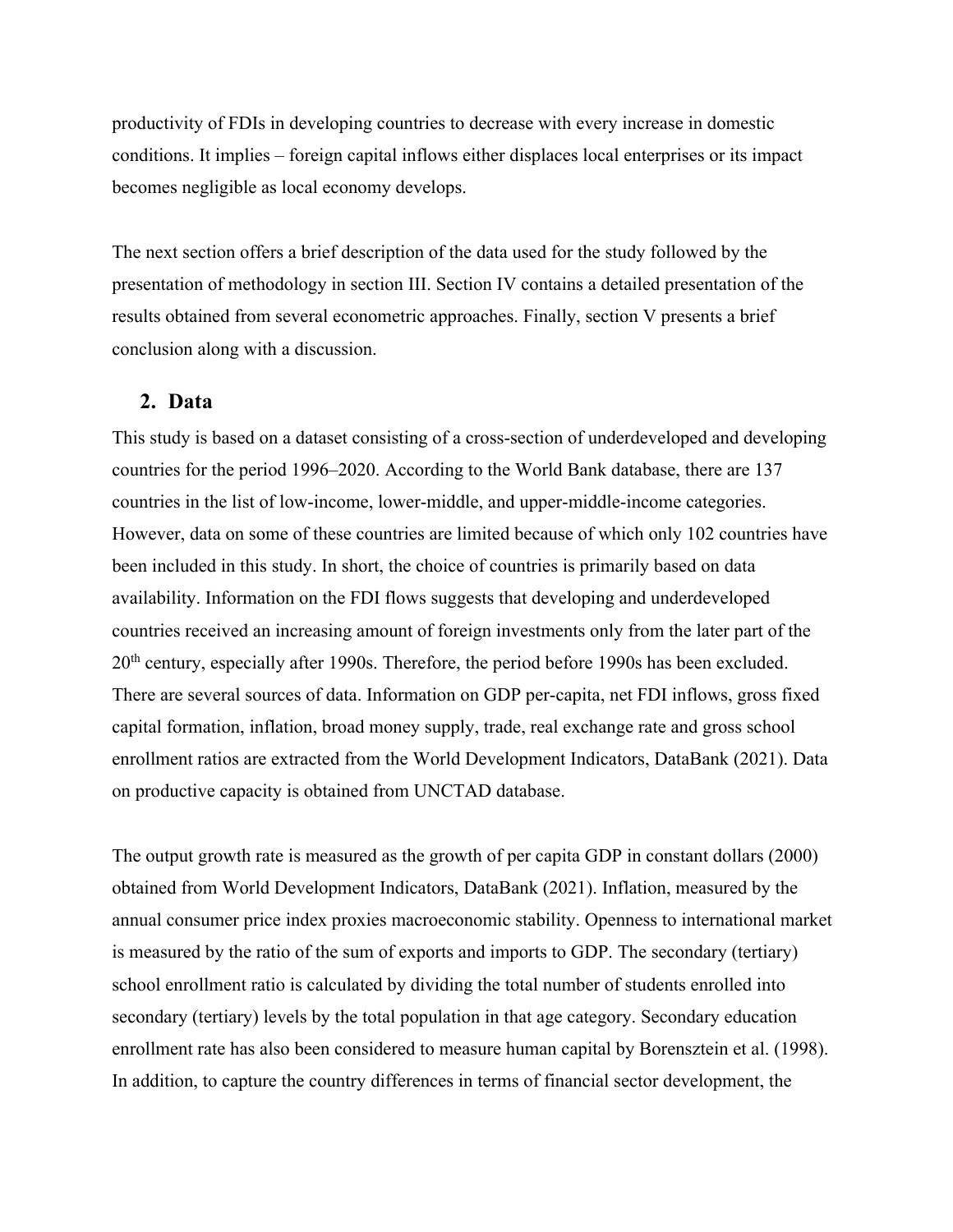M2/GDP ratio is included in the model. For the lack of multi-year cross-country data on domestic investment especially of the developing countries, we use information on gross fixed capital formation as does Alfaro et al. (2002) and Marc Lautier & Francois Moreaub (2012).

Brief statistics of the data in Table 5 show that the countries included in the sample are varied in terms of almost all variables. Concerning average growth during the 25 years from 1996 to 2020, Eritrea experienced the lowest (-1.00%) growth while China had the highest (8.48%) growth in per-capita GDP. Foreign investment inflows into the developing countries have risen sharply over the years, increasing from USD 345 billion in 1995 to USD 1530 billion in 2019 (Marc Lautier & Francois Moreaub, 2012). During the same period, net FDI inflows as a ratio to GDP were highest in Liberia and lowest in Iraq. Bhutan tops in terms of capital accumulation while the Solomon Islands experienced the slowest growth in capital during the period. Countries also differ vastly in terms of human capital accumulation measured by both secondary and tertiary school enrolment rates.

#### **3. Methodology**

The main purpose of this paper is to estimate the impact of foreign capital on growth and examine if the local conditions play any role in explaining the FDI-growth relationship in developing countries. While researchers in the past such as Alfaro et al. (2002), Borensztein et al. (1998) among others examine the same problem, their estimates suffer from incomplete moderation effect of local conditions. This is likely because they measure local conditions using some specific indicator variables such as financial institutions, trade regimes, human capital, availability of natural resources and so on. When done so, the estimates of the effect of local conditions on the relationship between FDI and economic growth can be biased. We first adopt a model similar to that of Alfaro et al. (2002).

$$
y_{it} = \beta_0 + \beta_1 y_{initial} + \beta_2 FDI_{it} + \beta_3 LC_{it} + \beta_4 (FDI_{it} * LC_{it}) + \sum \beta_j X_{it} + e_{it} - (1)
$$

where  $y_{it}$  represents per capita GDP for country *i* in period *t*,  $FDI_{it}$  and  $LC_{it}$  measure net foreign capital inflows and local conditions respectively. Their inclusion in the growth regression independently helps test if they affect growth by themselves.  $X_{it}$  comprises various control and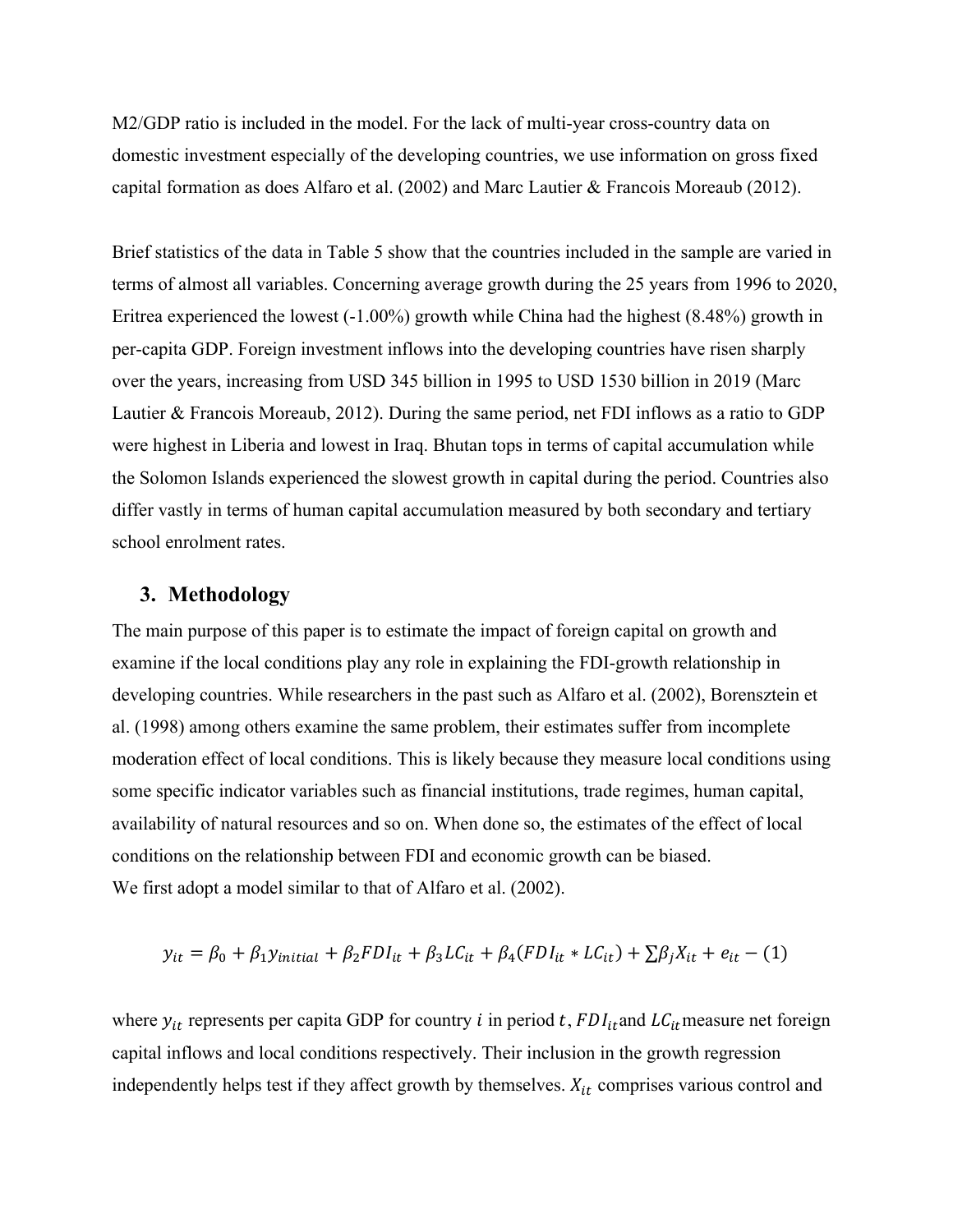policy variables that are frequently included in growth regressions of cross-country nature. Following existing literature, human capital, financial development, inflation rate, and trade openness have been included to control for country differences. Also, lagged values of the dependent variable  $(y_{it-1})$  are included in the model to capture convergence effects. Finally,  $e_{it}$ is the error term capturing unobserved country and time-variant effects in the data.

Cross-country estimates of this nature most often are affected by a presence of unobservable fixed effects. Inability to properly account for these effects would bias the estimates. Hence, we implement fixed effect estimates of equation (2) which includes individual-specific ( $\lambda_i$ ) and time-specific  $(\theta_t)$  effects respectively.

$$
y_{it} = \beta_0 + \beta_1 F D I_{it} + \beta_2 L C_{it} + \beta_3 (F D I_{it} * L C_{it}) + \lambda_i + \theta_t + e_{it} - (2)
$$

To eliminate the country fixed effects, this study employs fixed effect (first difference) estimator approach. Each variable is subtracted by its own value of the previous year and we obtain equation (2).

$$
\ddot{y}_{it} = \beta_1 \ddot{a}_{1it} + \beta_2 \ddot{a}_{2it} + \beta_3 (\ddot{a}_{1it} * \ddot{a}_{2it}) + \ddot{u}_i - (3)
$$

where double dots above the variables indicate their values in first differences,  $\ddot{a}_{1it}$  and  $\ddot{a}_{2it}$  are first differences of FDI and local condition variable, and  $\ddot{u}_i$  error term. Following literature, we include a set of regressors to control if any, omitted variable biases in the model. Variables such as human capital, financial development, inflation rate, and trade openness have been included in the model.

#### **4. Estimation Results**

This paper empirically examines the impact of FDI on economic growth and then assesses if the effectiveness of FDI in enhancing growth depends on the local conditions of developing host economies.

We begin by implementing a simple panel data approach by grouping the sample period into five five-year periods  $(1996-2000, 2001-20005, \ldots, 2016-2020)$  and construct the variables for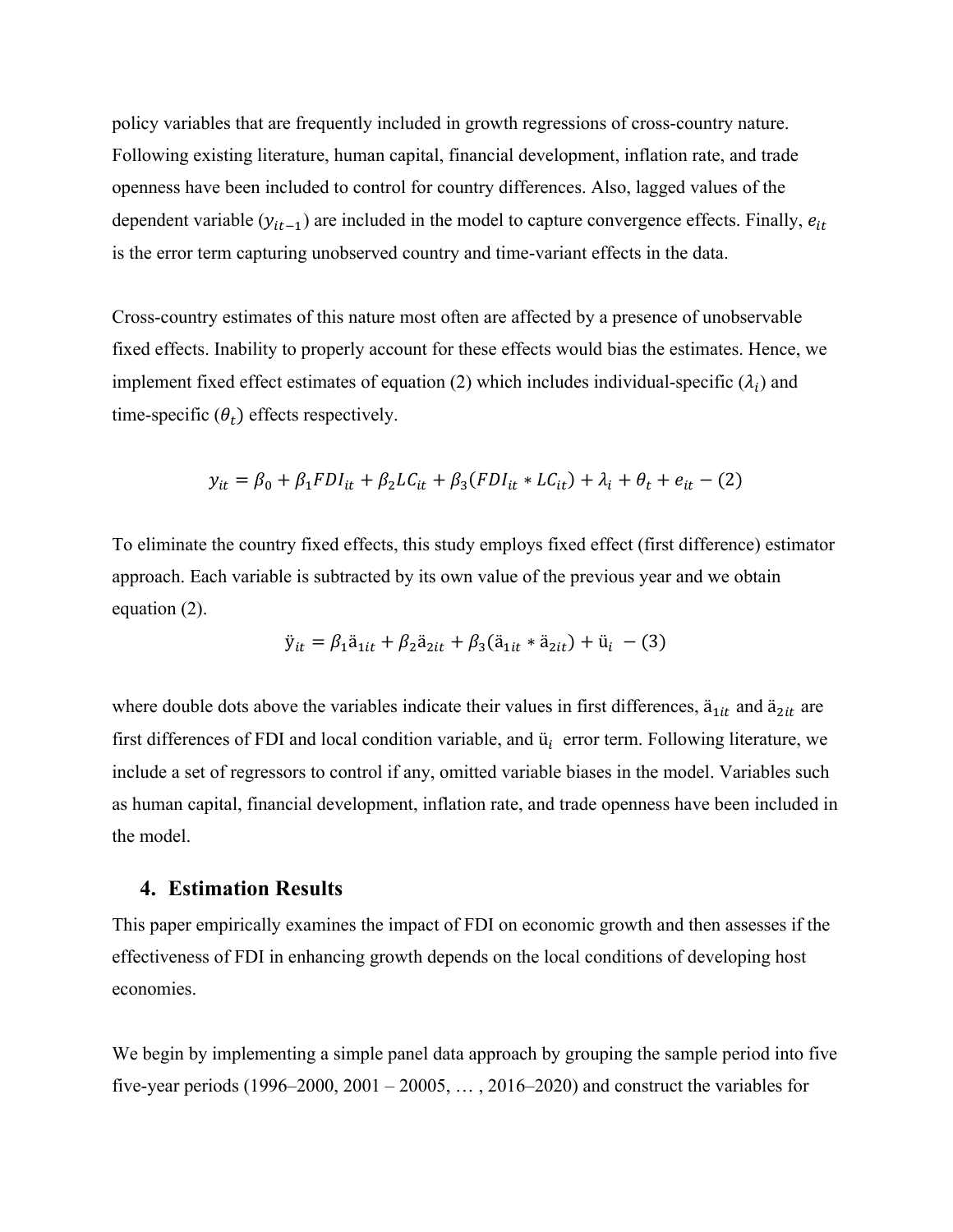each period separately. The dependent variable is the growth rate of GDP per-capita during each sub-period and independent variables are the averages of the same variables for each group. We treat level of domestic investment to define local conditions. The results are presented in Table 1 with standard errors in parenthesis. The estimated coefficients of the variables of interest appear as expected. Growth is positively influenced by foreign capital inflows and domestic investment. In specific terms, a unit increase in net FDI inflows-to-GDP ratio causes per-capita GDP to grow by 0.006–0.009 percent.

In column (2) through (4), additional covariates are added in the model for robustness test and results do not show significant variation from the results in column (1). It is worth mentioning that the coefficient for FDI is positive and statistically significant throughout these models, suggesting a positive direct impact of FDI inflows on the growth of developing economies. While the other results are as expected, trade openness appears negative. It is surprising that the countries that are more liberal/open to international markets seem to register lower growth contrasting with the existing literature.

| Models        | (1)        | (2)        | (3)        | (4)        | (5)        | (6)        | (7)        | (8)       |
|---------------|------------|------------|------------|------------|------------|------------|------------|-----------|
|               | $-.273***$ | $-.199***$ | $-152***$  | $-.167***$ | $-.278***$ | $-.205***$ | $-.153***$ | $-162**$  |
| Initial GDPPC | (.033)     | (.035)     | (.033)     | (.035)     | (.033)     | (.035)     | (.034)     | $\ast$    |
|               |            |            |            |            |            |            |            | (.035)    |
|               | $-.001$    | $-.001$    | $-.022*$   | $-.049***$ | 00         | .001       | $-.021*$   | $-.052**$ |
| Pop-growth    | (.014)     | (.013)     | (.012)     | (.013)     | (.014)     | (.013)     | (.012)     | $\ast$    |
|               |            |            |            |            |            |            |            | (.013)    |
| DI            | $.007***$  | $.006***$  | $.004***$  | $.003**$   | $.009***$  | $.008***$  | $.004***$  | .002      |
|               | (.002)     | (.002)     | (.001)     | (.001)     | (.002)     | (.002)     | (.002)     | (.002)    |
| HK            | $.003***$  | $.004***$  | $.002***$  | 00         | $.003***$  | $.004***$  | $.002***$  | 00        |
|               | (.001)     | (.001)     | (.001)     | (.001)     | (.001)     | (.001)     | (.001)     | (.001)    |
| <b>FDI</b>    | $.008***$  | $.006***$  | $.006***$  | .009***    | $.029***$  | $.022***$  | .008       | $-.004$   |
|               | (.002)     | (.002)     | (.002)     | (.002)     | (.008)     | (.008)     | (.007)     | (.008)    |
| Interaction   |            |            |            |            | $-.001***$ | $-.001**$  | $-.00$     | $-.00*$   |
|               |            |            |            |            | (.00)      | (.00)      | (.00)      | (.00)     |
|               |            | $-.002***$ | $-.002***$ | $-0.00$    |            | $-.002***$ | $-.002***$ | 00        |
| Money         |            | (.001)     | (.001)     | (.001)     |            | (.001)     | (.001)     | (.001)    |
| Trade Open    |            | $.001**$   | $.001*$    | $.001***$  |            | $.001*$    | $.001*$    | $.001***$ |
|               |            | (.00)      | (.00)      | (.00)      |            | (.00)      | (.00)      | (.00)     |
|               |            |            | $-.00***$  | $-.001***$ |            |            | $0***$     | $-.001**$ |
| Inflation     |            |            | (.00)      | (0.00)     |            |            | (.00)      | $\ast$    |
|               |            |            |            |            |            |            |            | (.00)     |

#### *Table 1: Panel Regression Results*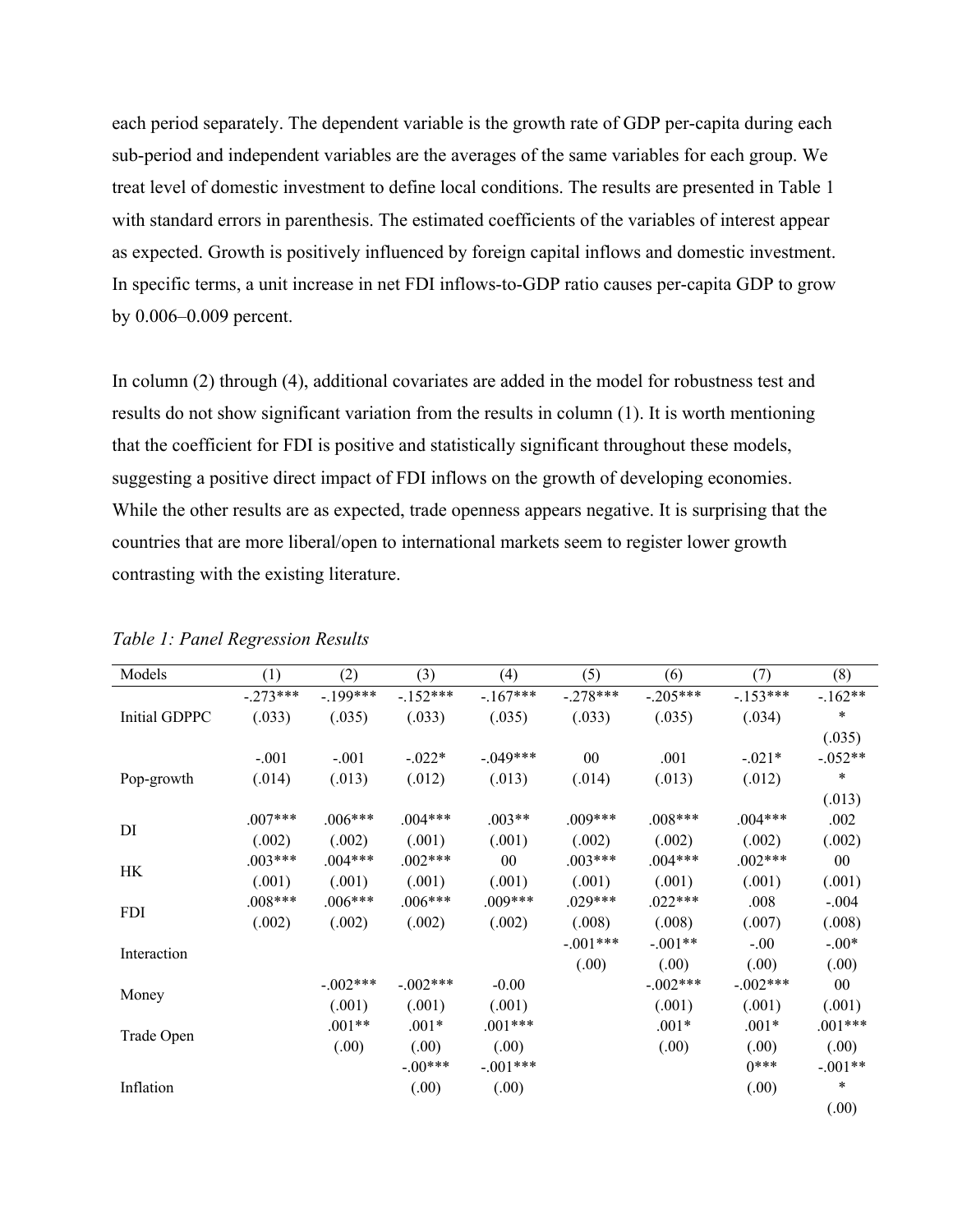| 1.887***<br>Constant                                                                                                        | (.234) | $1.374***$<br>.236)<br>(244) | $.122***$<br>$1.271***$<br>(242) | $.857***$<br>.232) | $.364***$<br>(242) | $1122$ ***<br>(.236) | $.265**$<br>∗ |
|-----------------------------------------------------------------------------------------------------------------------------|--------|------------------------------|----------------------------------|--------------------|--------------------|----------------------|---------------|
|                                                                                                                             |        |                              |                                  |                    |                    |                      | (241)         |
| R-squared                                                                                                                   | 0.232  | 0.263<br>0.307               | 0.367                            | 0.245              | 0.272              | 0.307                | 0.374         |
| Number of obs                                                                                                               | 491    | 470<br>440                   | 357                              | 491                | 470                | 440                  | 357           |
| Prob > F<br>and and the state of the state of the state of the state of the state of the state of the state of the state of | 0.000  | 0.000<br>0.000               | 0.000                            | 0.000              | 0.000              | 0.000                | 0.000         |

*\*\*\* p<.01, \*\* p<.05, \* p<.1*

To examine if the impact of FDI on growth depends on local conditions, we include an interaction term between FDI and domestic investment in model (5) through (8). The interaction term appears surprisingly negative and statistically significant. This result is in contrast to the findings of Le and Suruga (2006), Borensztein et al. (1998), Alfaro et al. (2002), among others where they find local conditions to intensify positive externalities associated with FDI. Our results show that foreign investment plays an important role in the growth of developing economies via the transfer of limited resources. However, the positive impact of foreign investment on growth falls as the local conditions in the host economy increases. This possibly suggest that the indirect effect of FDI is negative for developing countries. It may be that a large influx of foreign investments is displacing domestic enterprises which is known as crowding-out phenomenon. Primarily, foreign multinationals are not only technologically advanced but also substantially large making domestic firms incomparable and impossible to compete with them in the market. Inclusion of additional explanatory variables in the model does not lead to noticeable change in the estimates shown in models (5) through (8) in Table 1.

Any presence of country-specific fixed effects in the model can be eliminated by using fixed effect estimators. We run fixed effect first difference estimator given in equation (3), the results from which are given in Table 2. The abundance of domestic investment in the host economy negatively affects the growth effect of FDI. In other words, better the host economy is in terms of its local conditions, FDI is less likely to be productive in enhancing growth in developing countries. It seems like domestic circumstances are the dominant determinants of economic growth in developing countries with large domestic conditions. Indeed, the coefficient estimates of FDI and DI explain this.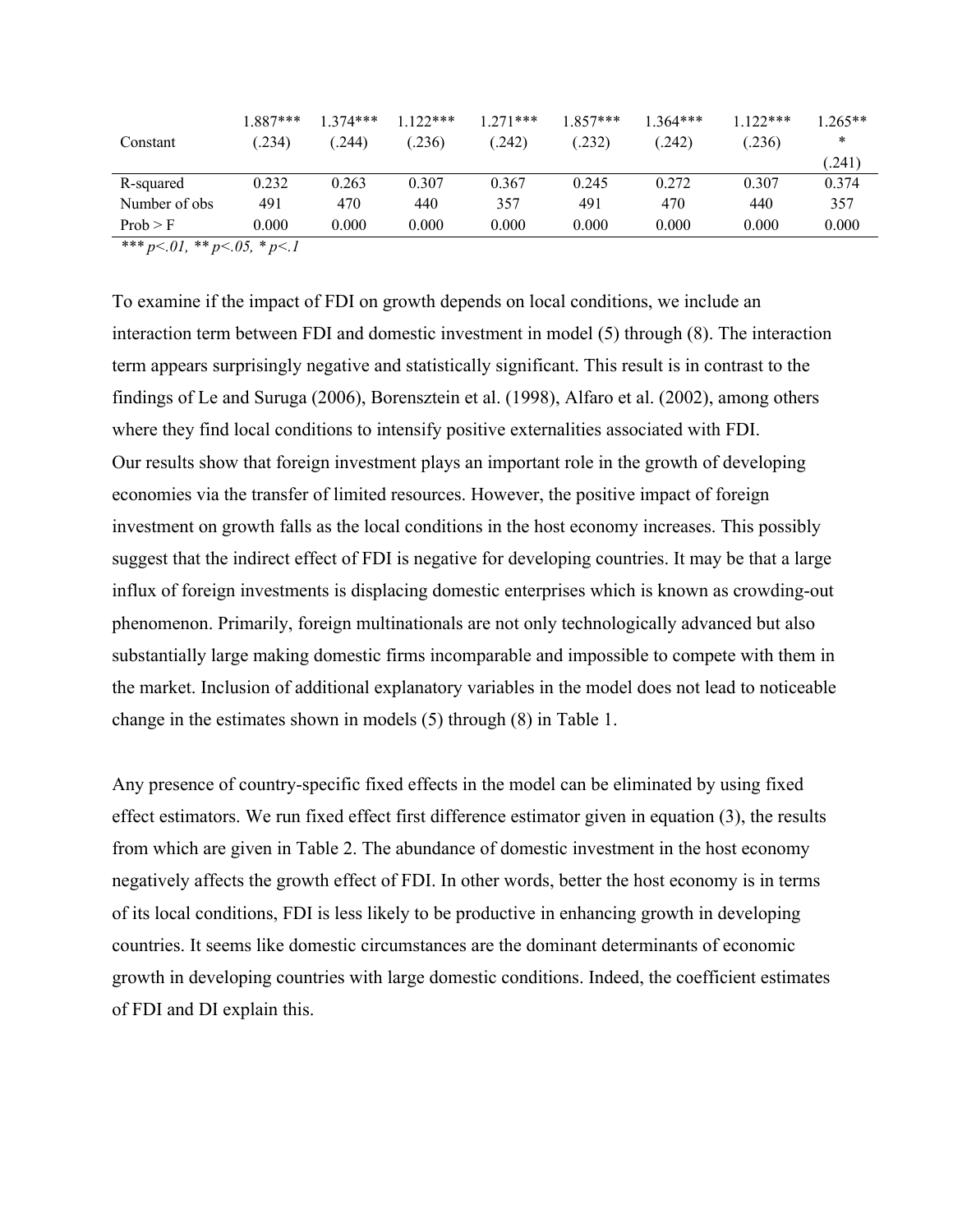| (1)       | (2)        | (3)        | (4)        | (5)       | (6)        | (7)        | (8)        |
|-----------|------------|------------|------------|-----------|------------|------------|------------|
| $.012***$ | $.014***$  | $.014***$  | $.011***$  | $.012***$ | $.015***$  | $.015***$  | $.012***$  |
| (.0024)   | (.0024)    | (.0024)    | (.0022)    | (.0024)   | (.0023)    | (.0024)    | (.0023)    |
| $.334***$ | $.339***$  | $.323***$  | .414***    | .338***   | .344***    | $.326***$  | .419***    |
| (.0088)   | (.0087)    | (.0094)    | (.0104)    | (.0091)   | (.0089)    | (.0094)    | (.0104)    |
|           |            |            |            | $-.015**$ | $-.014**$  | $-.023**$  | $-.035**$  |
|           |            |            |            | (.0069)   | (.0067)    | (.0072)    | (.0098)    |
|           | $-.003***$ | $-.002***$ | $-.002***$ |           | $-.003***$ | $-.002***$ | $-.002***$ |
|           | (.0003)    | (.0003)    | (.0003)    |           | (.0003)    | (.0003)    | (.0003)    |
|           |            | $.001*$    | .0001      |           |            | .001       | .001       |
|           |            | (.0004)    | (.0005)    |           |            | (.0004)    | (.0004)    |
|           |            |            | $-.0002**$ |           |            |            | $-.0002**$ |
|           |            |            |            |           |            |            | (.0001)    |
| $.023***$ | $.022***$  | $.023***$  | .019***    | $.023***$ | $.023***$  | $.023***$  | $.019***$  |
| (.0022)   | (.0022)    | (.0022)    | (.0021)    | (.0022)   | (.0022)    | (.0022)    | (.0022)    |
| 0.428     | 0.455      | 0.404      | 0.491      | 0.429     | 0.456      | 0.407      | 0.493      |
| 2158      | 2143       | 2032       | 1905       | 2158      | 2143       | 2032       | 1905       |
| 0.000     | 0.000      | 0.000      | 0.000      | 0.000     | 0.000      | 0.000      | 0.000      |
|           |            |            |            | (.0021)   |            |            |            |

*Table 2: First Difference Estimates*

*\*\*\* p<.01, \*\* p<.05, \* p<.1*

Is the indirect effect of FDI same for all countries? To answer this, we perform subsample analyses for different groups of countries based on income level and location. Results are interesting – the negative interaction effect is persistent only for upper-middle income countries. Intuitively, this can be true because low-income countries may not have sufficient domestic investments for crowding-out effect to happen. It is important however to note that the interaction effect is neither positive for the low-income countries. When analyzed by country location, the negative indirect effect is apparent in European and Oceania and Middle-Eastern countries. While the same effect is inconclusive in Sub-Saharan African and Latin American countries, Asian countries seem to experience differently. In the Asian developing countries, the local conditions seem to be positively moderating the impact of FDI on growth. In other words, the Asian countries that offer better business and economic climate reap higher benefits from FDI. The results of Asian, European and Oceania, and Middle Eastern country groups are given in Table 5.

#### *Endogeneity Issues*

While the main intention is to assess the direction of effect from FDI and local conditions on growth, it is plausible that higher growth would attract more FDI and foster DI or create better local conditions in the developing countries. This would lead to endogeneity problem and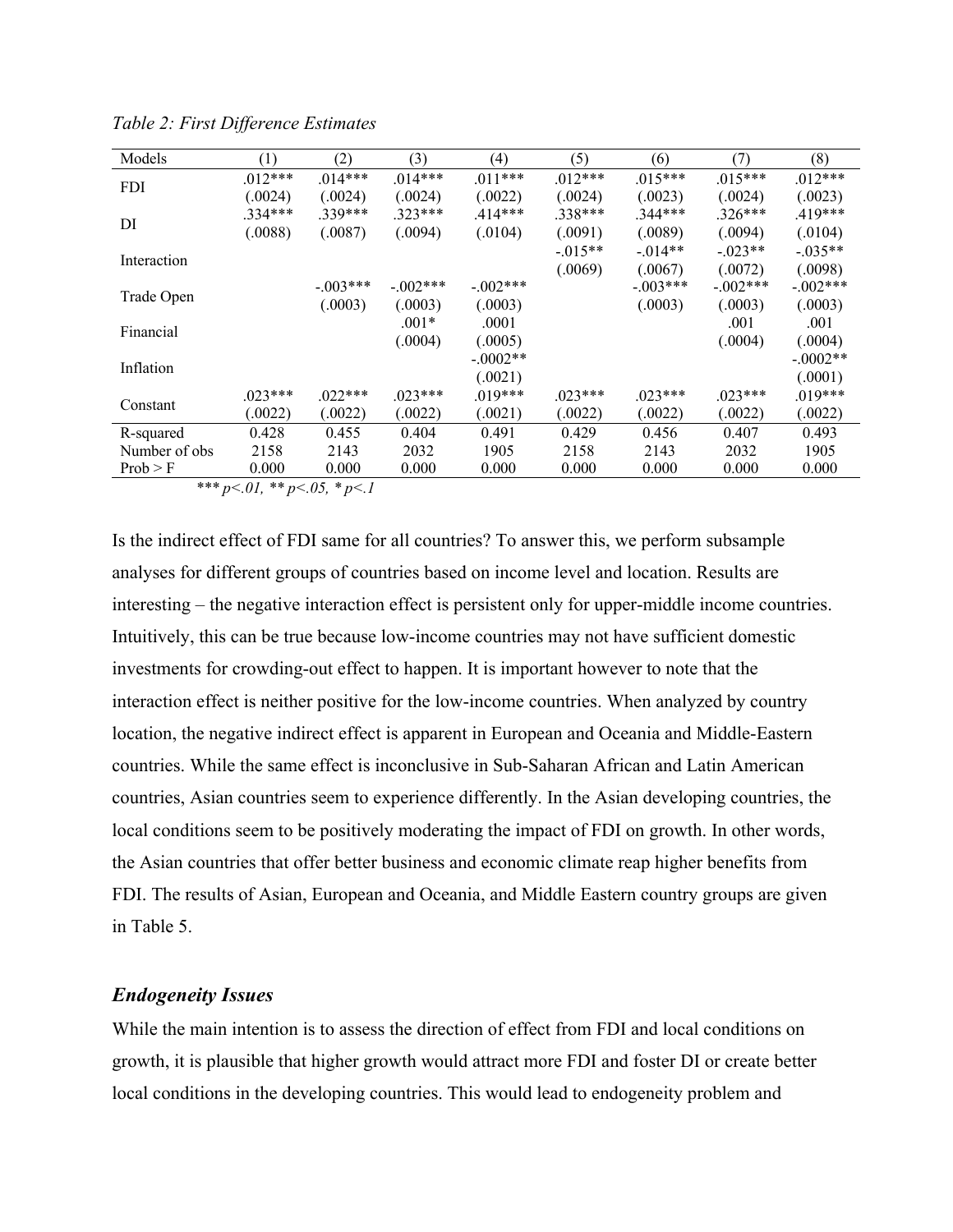produce biased estimates. To deal with this problem, we adopt two different approaches  $- (1)$ instrumental variable approach and (2) a five-year forward-moving average method proposed by Le & Suruga (2005). In the latter approach, dependent variable is the average of five-years forward values per-capita income.

First, we construct instrumental variable approach for which identification of valid instruments becomes a necessity. As per Wheeler & Mody (1992), current investment decisions in the foreign markets are largely dependent on the previous decisions. It implies – larger the investment in the previous period, more it will be in the current period. Similar intuition can be applied to argue that current domestic investment will be high in countries where previous period domestic investments are large. Thus, we use lagged values of the FDI and domestic investment as instruments. Alternatively, as Froot & Stein (1991) suggest, FDI can also be instrumented by real exchange rate since variation in real exchange rate affect the relative wealth of firms and their investment decisions in the foreign markets. We use the two instruments alternatively and present results in Table 3. Models (1) through (3) offer results from lagged values of FDI and DI as instruments, models (4) and (5) considers real exchange rate as instrument for FDI and Models (6) through (8) presents findings from forward moving average approach.

|               |           | Lagged values as instruments |           | RER as instrument<br>5-year Forward Moving Average |     |            |            |            |
|---------------|-----------|------------------------------|-----------|----------------------------------------------------|-----|------------|------------|------------|
| Models        | (1)       | (2)                          | (3)       | (4)                                                | (5) | (6)        | (7)        | (8)        |
| <b>FDI</b>    | $.008**$  | $.008**$                     | .005      |                                                    |     | $.046***$  | $.028***$  | $.025**$   |
|               | (.0034)   | (.0034)                      | (.0041)   |                                                    |     | (.0064)    | (.005)     | (.008)     |
| DI            | $.066***$ | $.086***$                    | $.112***$ |                                                    |     | $.032***$  | $.023***$  | $.017***$  |
|               | (.0126)   | (.0149)                      | (.0211)   |                                                    |     | (.0023)    | (.002)     | (.002)     |
| Real Ex. Rate |           |                              |           |                                                    |     |            |            |            |
|               | $-.021**$ | $-.070***$                   | .029      |                                                    |     | $-.001***$ | $-.001***$ | $-.001**$  |
| Interaction   | (.0095)   | (.0126)                      | (.019)    |                                                    |     | (.0001)    | (.0001)    | (.0002)    |
|               |           | $-.000$                      | $-.001$   |                                                    |     |            | $-.001$    | $-.001$    |
| Trade Open    |           | (.0004)                      | (.0004)   |                                                    |     |            | (.0007)    | (.0007)    |
| Inflation     |           | $-.000$                      | $-.000$   |                                                    |     |            | $.019***$  | $.016***$  |
|               |           | (.000)                       | (.000)    |                                                    |     |            | (.0007)    | (.001)     |
| HK            |           |                              | $-.002*$  |                                                    |     |            |            | $-.002***$ |
|               |           |                              | (.0013)   |                                                    |     |            |            | (.0003)    |
| Financial     |           |                              | .000      |                                                    |     |            |            | $.019***$  |
| development   |           |                              | (.001)    |                                                    |     |            |            | (.001)     |
| Constant      | $.0425**$ | $.045***$                    | $.049***$ |                                                    |     | $6.75***$  | $6.244***$ | 5.389***   |
|               | (.0095)   | (.0031)                      | (.0044)   |                                                    |     | (.0518)    | (.0641)    | (.0833)    |
| R-squared     | 0.023     | 0.036                        | 0.051     |                                                    |     | 0.497      | 0.126      | 0.121      |
| Number of obs | 2073      | 1902                         | 1074      |                                                    |     | 1183       | 1823       | 1029       |
| Prob > F      | 0.000     | 0.000                        | 0.000     |                                                    |     | 0.000      | 0.000      | 0.000      |

*Table 3: Endogeneity controlled estimates*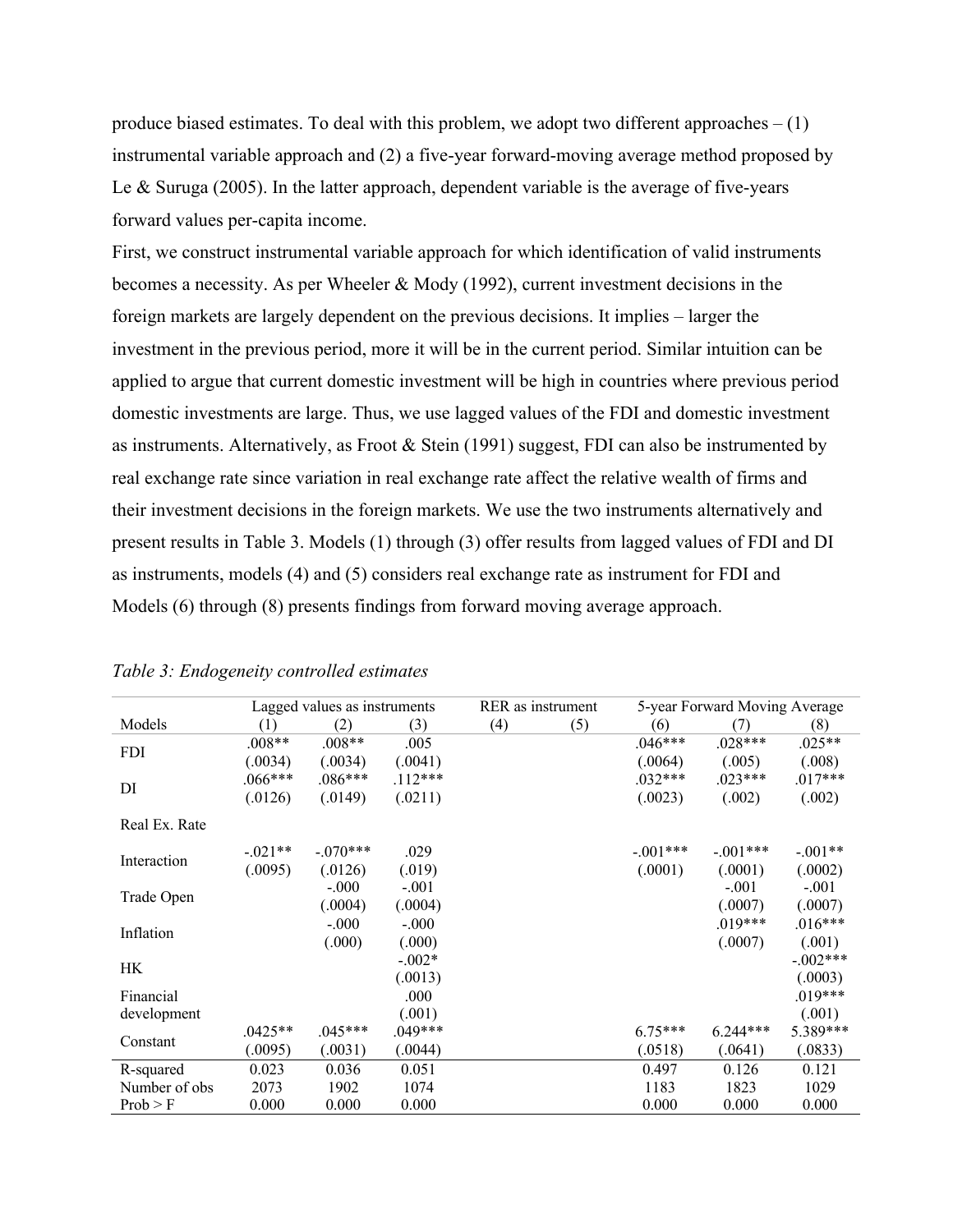*\*\*\* p<.01, \*\* p<.05, \* p<.1* Note: FDI and DI are in their lag forms in IV models.

The second approach is the one suggested by Le and Suruga (2005) in which five-year forward moving average growth in per-capita income is regressed with the following model:  $income_{i(t+1,t+5)} = \beta_0 + \beta_1 FDI_{it} + \beta_2 LC_{it} + \beta_3 (FDI_{it} * LC_{it}) + \sum \beta_j X_{it} + e_{it}$  - (2) where  $t = 1996, 1997, \ldots, 2020, growth_{i(t+1,t+5)}$  is the five years forward moving average of per-capita GDP for country *i*, while the rest are same as in equation (1). Local condition is still defined by the level of domestic investments. The number of observations for each country reduces by five years (1996 – 2015) in this model. Fixed effect regression of this model produces results very similar to those from previous models. The interaction term is negative and statistically significant as shown in models (6) through (8) in Table 3.

All results above confirm that in contrast to the previous findings in literature, growth effect of FDI is negatively moderated by business and economic conditions in the local market. Host countries with better or efficient local conditions seem to derive lower growth effects from foreign investments. Some plausible explanations are (1) crowding-out effect – where inflow of foreign investments displaces domestic enterprises and (2) countries with efficient local markets experience growth more from its own means than from foreign investments. Our results partly conform to the findings of Agosin & Machado (2005) and Adams (2009).

Given these findings, we posit that developing countries must be extra careful while framing policies related to foreign investments. While there are certainly some direct benefits from FDI to growth, its magnitude of impact is far from the widespread belief. Transfer of technology and related resources may be occurring with FDI but it comes at the cost of local enterprises. Our analysis confirms that there are negative indirect impacts from FDI to developing economies. Hence, countries planning for liberal FDI policies and most importantly the countries that use distortionary policy instruments in favor of foreign investments must rethink and carefully weigh the impact of MNCs on the local economy.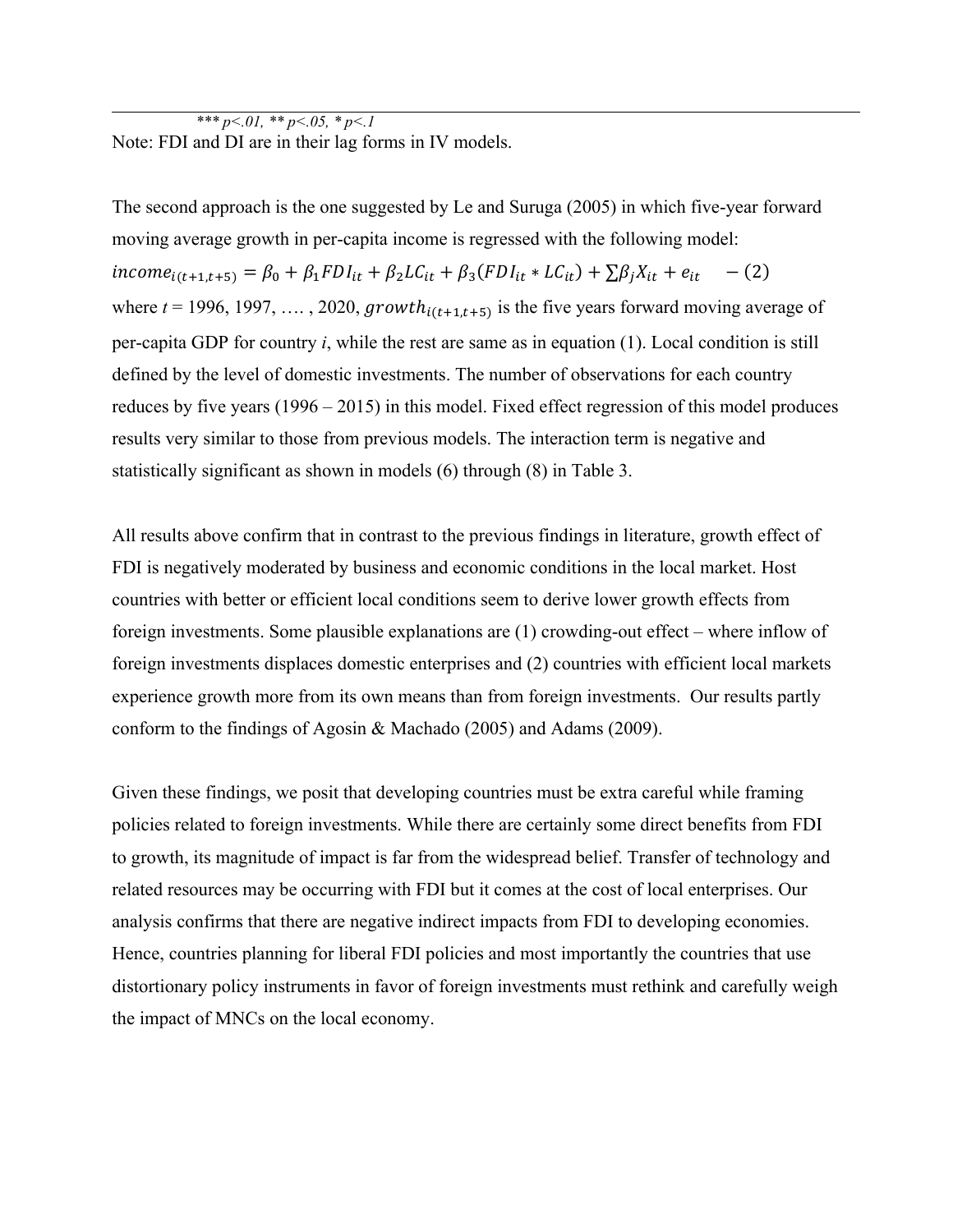# **5. Conclusion and Discussion**

The existing literature suggests that developing countries must offer adequate local conditions so as to leverage the increasing inflows of foreign capital. In a similar vein, measuring the local conditions by the level of domestic investments and productive capacity of host countries, we examine the impact of local conditions on the FDI-growth relationship. Based on the data from 1996 to 2020 for 102 countries, panel data estimates confirm that a large influx of foreign capital generally leads to a growth in per-capita income in developing economies, however, this positive impact disappears with increase in local conditions. In specific terms, the positive externalities associated with FDI decreases with host country local conditions.

Overall, the results suggest that to fully reap benefits from FDI, developing countries must adopt screening policies to ensure that FDI doesn't displace domestic firms. There are a few possibilities to realize this – (i) allow foreign investments in areas/sectors in which domestic investment is scarce, (ii) ensure that foreign investment leads to the production of new goods that complement the existing domestic investment, (iii) study its local economic opportunities and challenges, and then go after specific foreign companies that fit well in its growth process as suggested by Agosin & Machado (2005). Alternatively, developing countries may emphasize on its own local market since FDI's impact is smaller in comparison to the impact of its own local conditions. Moreover, this study finds that the impact of FDI is decreasing as the local economy progresses in its own domestic terms.

NOTE: *This is an incomplete report. I could not complete examining two approaches mentioned in the report – (1) treating productive capacity as an indicator of domestic market conditions and (2) considering real exchange rate as an instrument for FDI. However, these results will also be reported on 4th June during the presentation. Thank you for your kind consideration.*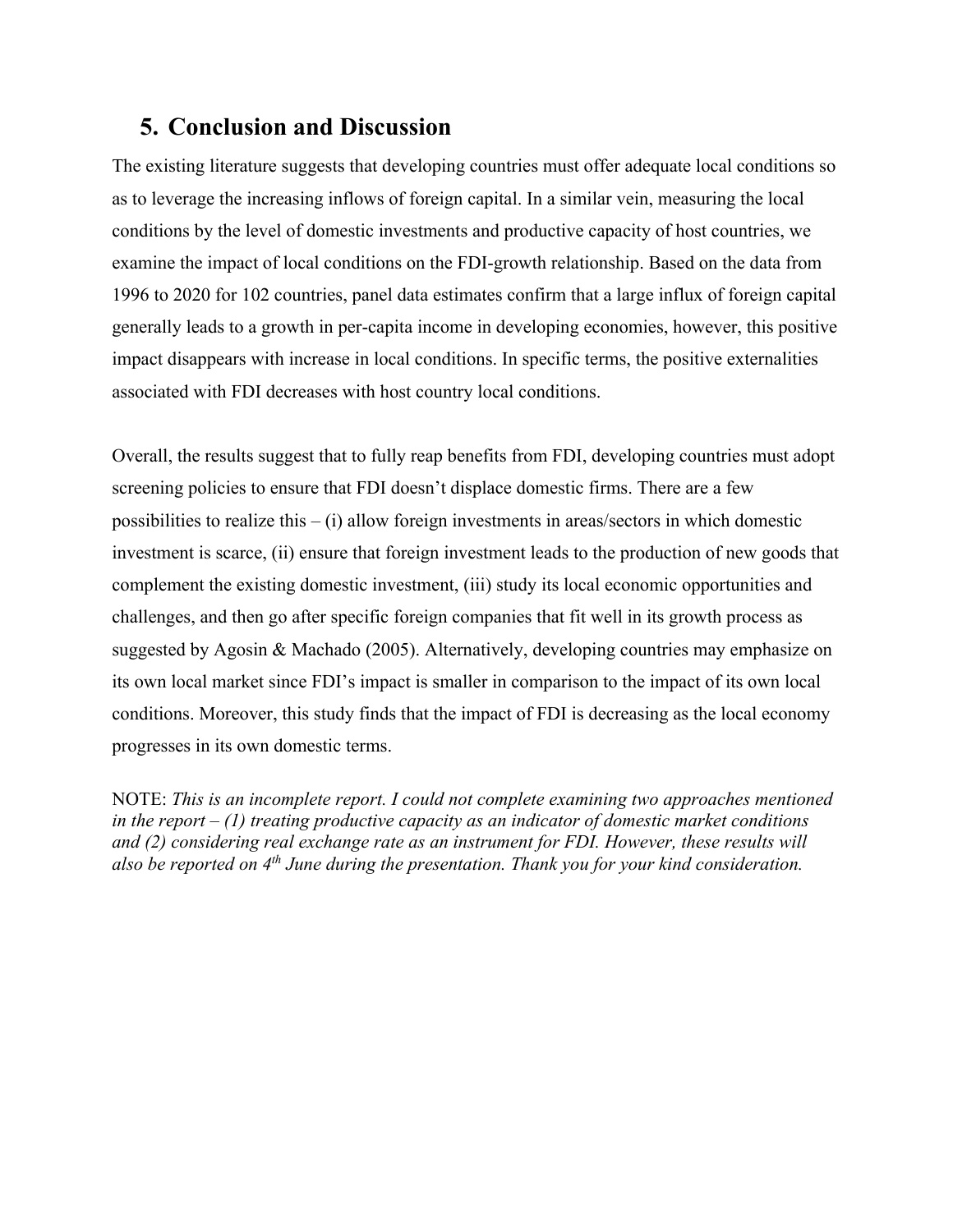# **References**

- Adams, S. (2009). Foreign Direct investment, domestic investment, and economic growth in Sub-Saharan Africa. *Journal of Policy Modeling*, *31*(6), 939–949. https://doi.org/10.1016/j.jpolmod.2009.03.003
- Agosin, M. R., & Machado, R. (2005). Foreign Investment in Developing Countries: Does it Crowd in Domestic Investment? *Oxford Development Studies*, *33*(2), 149–162. https://doi.org/10.1080/13600810500137749
- Alfaro, L., Chanda, A., Kalemli-Ozcan, S., & Sayek, S. (2002). FDI and Economic Growth: The Role of Local Financial Markets. *Journal of International Economics*.
- Borensztein, E., Gregorio, J. D., & Lee, J.-W. (1998). How does foreign direct investment affect economic growth? *Journal of International Economics*, 21.
- Froot, K., & Stein, J. C. (1991). Exchange Rates and Foreign Direct Investment: An Imperfect Capital Markets Approach. *The Quarterly Journal of Economics*, *106*(4), 1191–1217.
- Marc Lautier, & Francois Moreaub. (2012). Domestic investment and FDI in developing countries: The missing link. *Journal of Economic Development*, *37*(3), 1–23. https://doi.org/10.35866/CAUJED.2012.37.3.001
- Su, Y., & Liu, Z. (2016). The impact of foreign direct investment and human capital on economic growth: Evidence from Chinese cities. *China Economic Review*, *37*, 97–109. https://doi.org/10.1016/j.chieco.2015.12.007
- UNCTAD. (2020). *Foreign Direct Investment*. Unctadstat. https://unctadstat.unctad.org/wds/TableViewer/tableView.aspx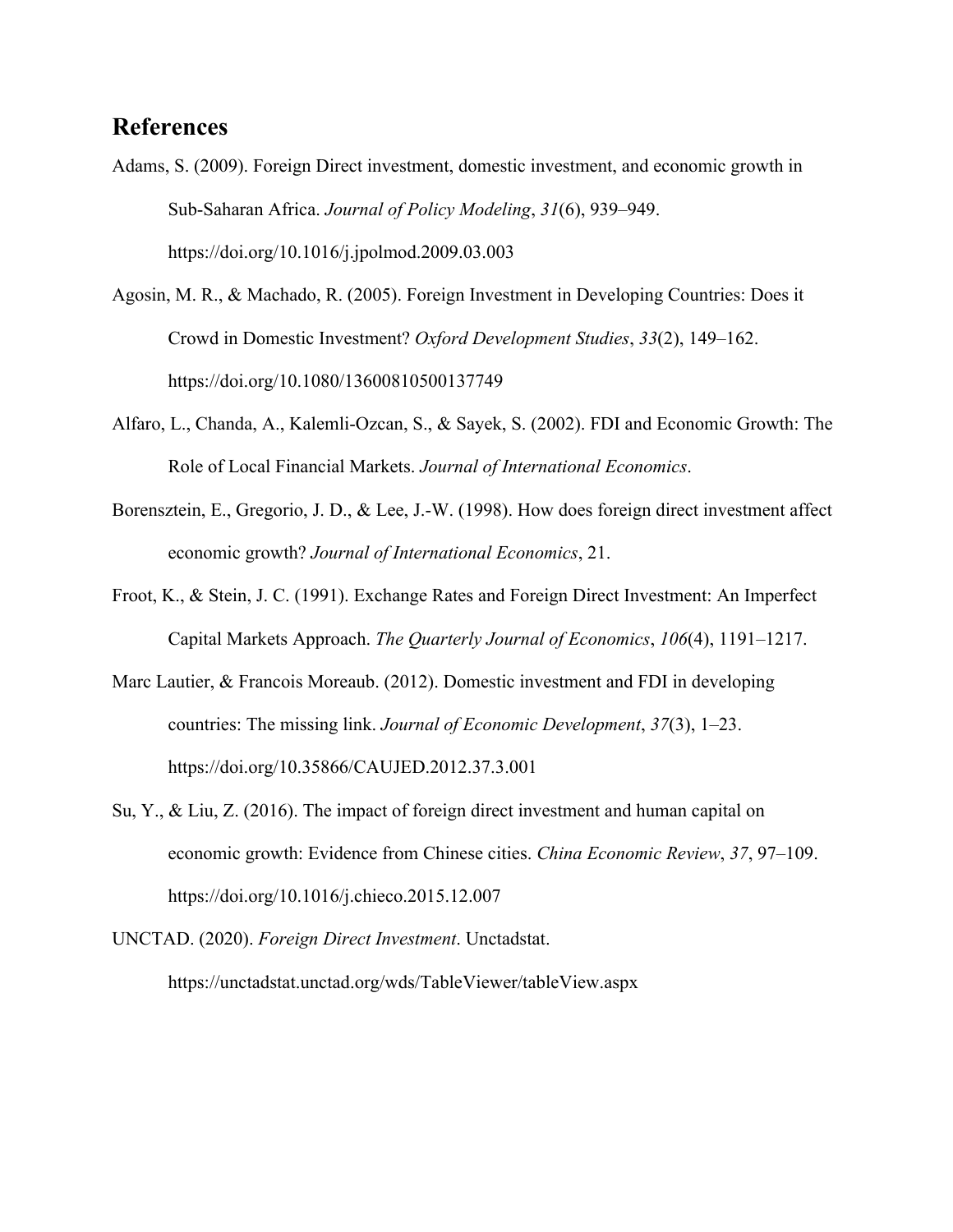- Vu Le \*, M., & Suruga, T. (2005). Foreign direct investment, public expenditure and economic growth: The empirical evidence for the period 1970–2001. *Applied Economics Letters*, *12*(1), 45–49. https://doi.org/10.1080/1350485042000293130
- Wheeler, D., & Mody, A. (1992). International investment location decisions: The case of U.S. firms. *Journal of International Economics*, *33*(1), 57–76. https://doi.org/10.1016/0022- 1996(92)90050-T
- *World Development Indicators | DataBank*. (2021).

https://databank.worldbank.org/source/world-development-indicators#